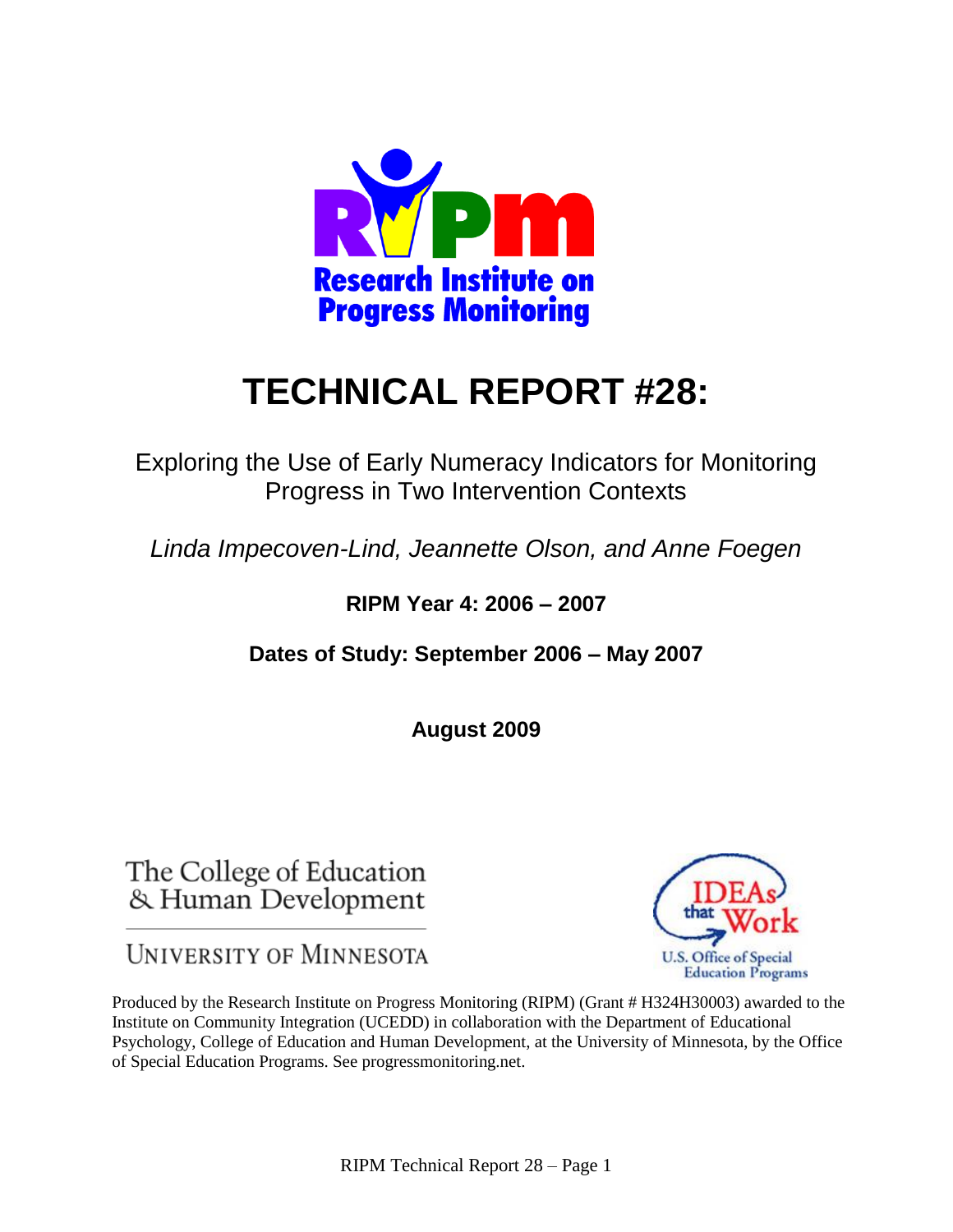### Abstract

Two of the Early Numeracy Indicators developed by Lembke and Foegen (2005) were used as progress monitoring measures with small groups of first grade students. This report describes the alternate-form reliability and sensitivity to growth of the Quantity Discrimination and Missing Number measures when used to monitor progress. In addition, the efficacy of two intervention approaches was explored. On the whole, much lower levels of alternate-form reliability were achieved when the measures were used for progress monitoring than when they were used for screening. Both measures appear to be sensitive to growth, with students showing significant improvement on the Quantity Discrimination measure. We also examined the growth rates of students who participated in two types of small group interventions. The first was an intervention developed by classroom teachers. The second was the 3-Tier Mathematics Model materials developed at the University of Texas (Bryant et al., 2008). Although students in both groups demonstrated improvement with supplemental instruction, no significant differences in growth were found between the two interventions.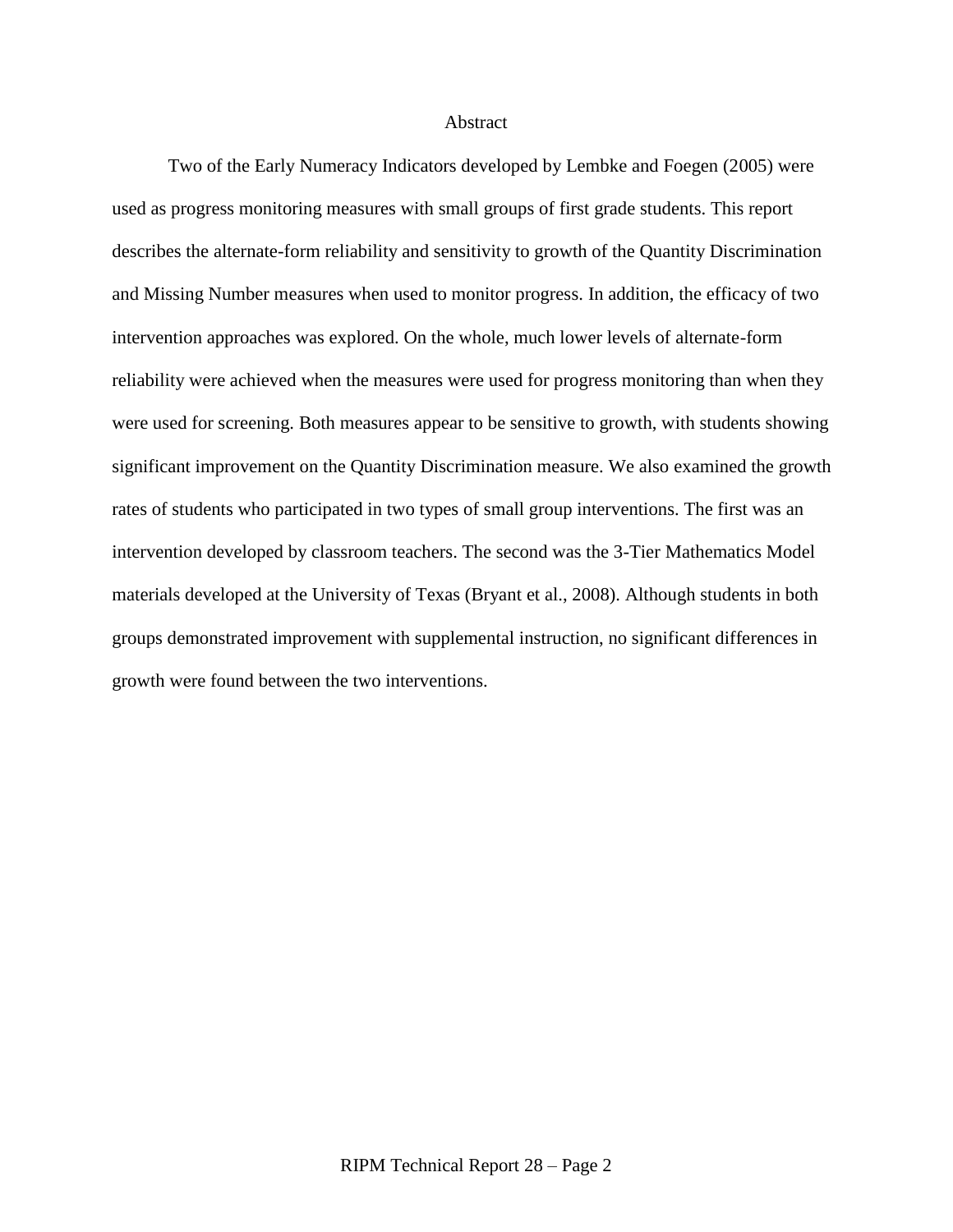# Exploring the Use of Early Numeracy Indicators for Monitoring Progress

### in Two Intervention Contexts: 2006-2007

The reliability and criterion validity of two Early Numeracy Indicators developed by Lembke and Foegen (2005) for use as benchmarking tools have been examined in previous studies (Lembke & Foegen, 2005; Foegen, Lembke, Klein, Lind, & Jiban, 2006). In this study, two of the Early Numeracy Indicators were used as progress monitoring measures with small groups of first grade students who were struggling with beginning math concepts. This report examines the reliability and sensitivity to growth of these assessments. In addition, we examine the effects of two kinds of mathematics interventions with these students.

# *Research Questions*

The following research questions guided the data analysis:

- 1. What levels of alternate-form reliability are demonstrated when the Early Numeracy Indicators are used as progress monitoring measures?
- 2. To what extent do the two progress monitoring measures reflect changes in student performance?
- 3. Did the use of different mathematics interventions result in different mean scores or growth rates on the Early Numeracy Indicators?

In the sections that follow, the method and results for the progress monitoring research questions (1 and 2) are presented first, followed by the method and results for the intervention research question (3).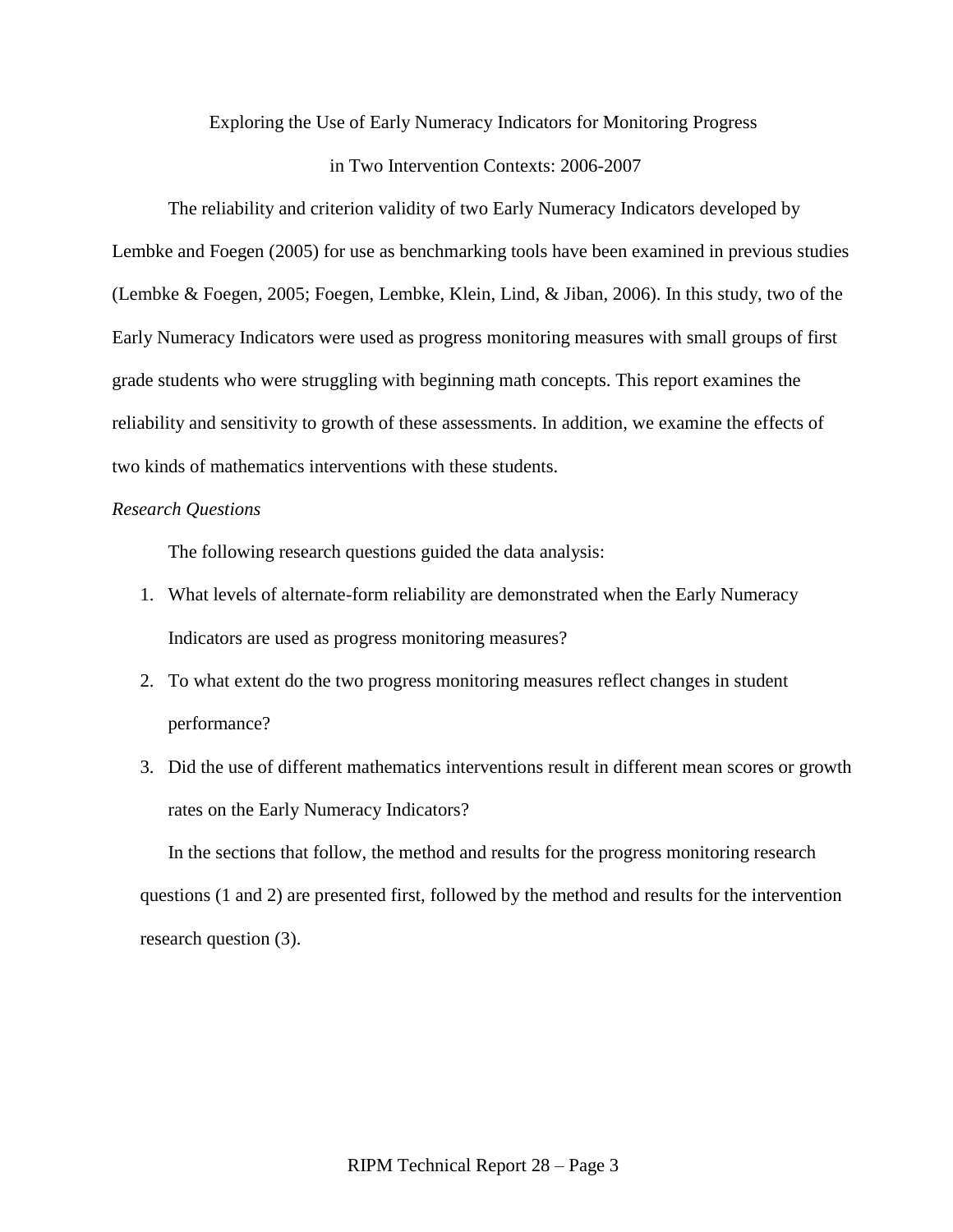### Method: Progress Monitoring

### *Setting and Participants*

The study was conducted in a small Midwestern district on the fringe of an urban community. The district included four schools: two elementary schools, a middle school, and a high school. During the 2006-2007 school year, the district enrolled 1,424 students, with 52.9 percent being male, 93.3 percent white, 3.7 percent Hispanic, and 3 percent other ethnicities. Nearly 44 percent of the students qualified for free or reduced price lunch, and approximately 17 percent of students were receiving special education services.

Although the Early Numeracy Indicators (ENIs) were used as benchmarking assessments for all kindergarten and first grade students, the progress monitoring measures were only used with selected groups of first grade students from the four first grade classes at the elementary school. The four first grade classes included a total of 86 students, of whom 59.3 percent were males, 90.7 percent were white, and 9.3 percent were Hispanic. Seven percent of the first grade students were receiving special education services.

Gathering the early numeracy data was a part of the school's typical practices and ongoing commitment to making data driven decisions; therefore, the study was deemed exempt from typical Human Subjects procedures. Individual consent was not required for students' participation in the data collection efforts.

After all of the fall benchmarking scores had been entered in a database, the Project Coordinator computed each student's percentile rank and prepared class lists of test results. Student scores that fell into the 90<sup>th</sup> percentile and above, 80<sup>th</sup> to 89<sup>th</sup> percentile, 11<sup>th</sup> through 20<sup>th</sup> percentile, and below the  $10<sup>th</sup>$  percentile were color coded on these lists. The Project Coordinator and the Principal Investigator met with the principal and each of the teachers to review the data.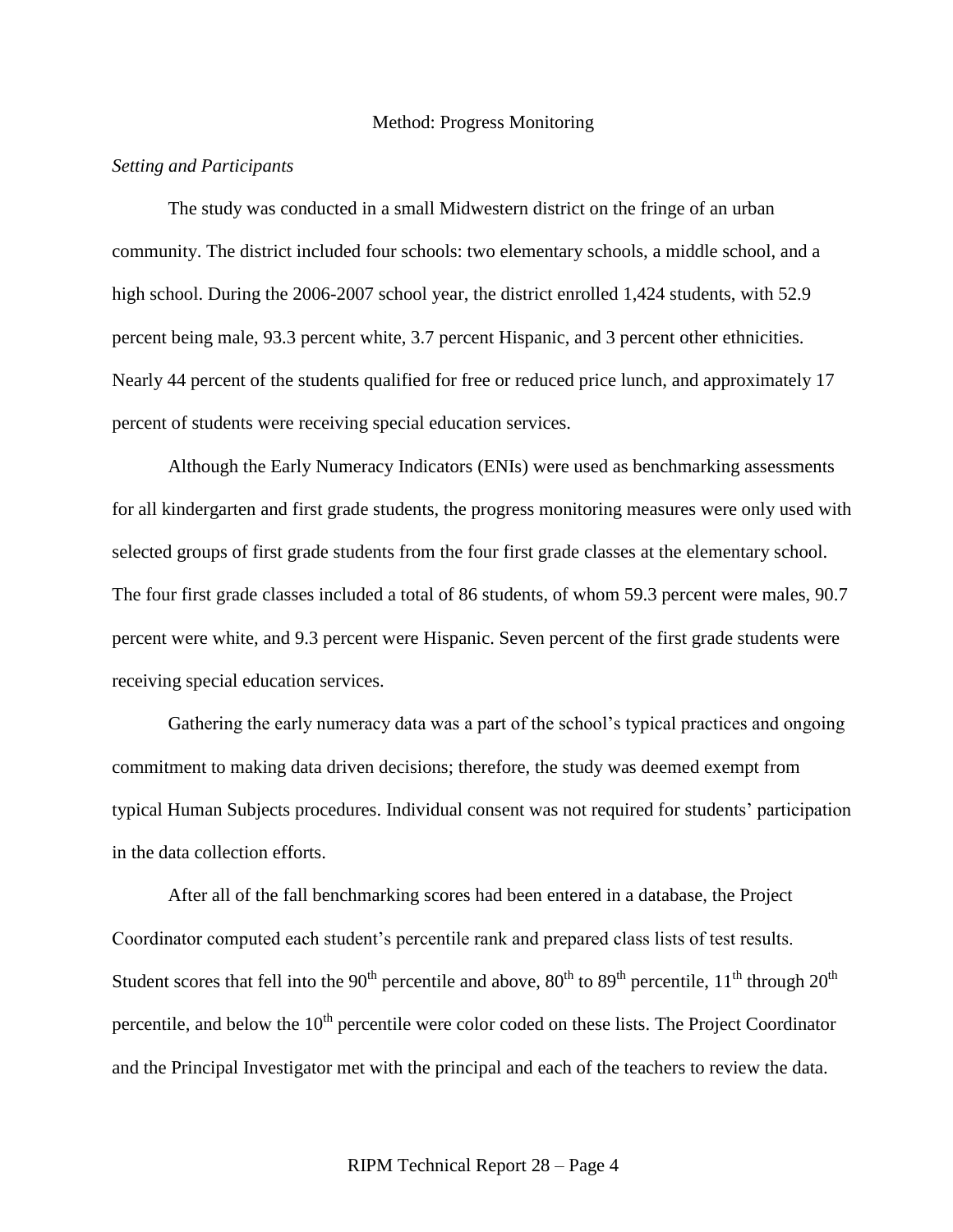The first grade teachers assigned seventeen students to the intervention groups during the fall meetings, all of whom scored below the  $20<sup>th</sup>$  percentile on at least one of the ENI measures and were not already receiving supplemental or special education services in mathematics. Table 1 presents the scores and percentiles for the students assigned to the intervention groups. Eleven of the intervention students had at least one ENI score that fell at or below the  $10<sup>th</sup>$  percentile, and six had at least one score between the  $11<sup>th</sup>$  and  $20<sup>th</sup>$  percentile.

### *Measures*

*Early Numeracy Progress Monitoring Measures.* Two ENIs (Quantity Discrimination and Missing Number) were used monitor the progress of the students in the intervention groups. (See Appendix A for samples of one page of each type of measure.) Quantity Discrimination required students to name the greater of two numbers. The task consisted of 42 pairs of numbers (as compared to 63 items on the benchmarking Quantity Discrimination task). Students responded verbally by naming the number with the greatest value in each pair. Numerals from 0 to 20 were used to create the items. Numbers were randomly selected using a random number generator. For Missing Number, students were presented with a series of three numbers and one blank indicating a missing fourth element in the sequence (the position of the blank varied). Students responded by verbally naming the missing number. All items used forward counting sequences that involved counting by 1s, 5s, or 10s. The task consisted of 42 items (as compared to 63 items on the benchmarking Missing Number task). As with the Quantity Discrimination measure, a random number generator was used to determine the beginning number as well as the position of the blank. Twelve forms of each of the two kinds of assessments were developed. Individual student progress monitoring booklets were prepared that included the directions, twelve alternate forms of the measure, and a blank graph for charting the student's score on each administration.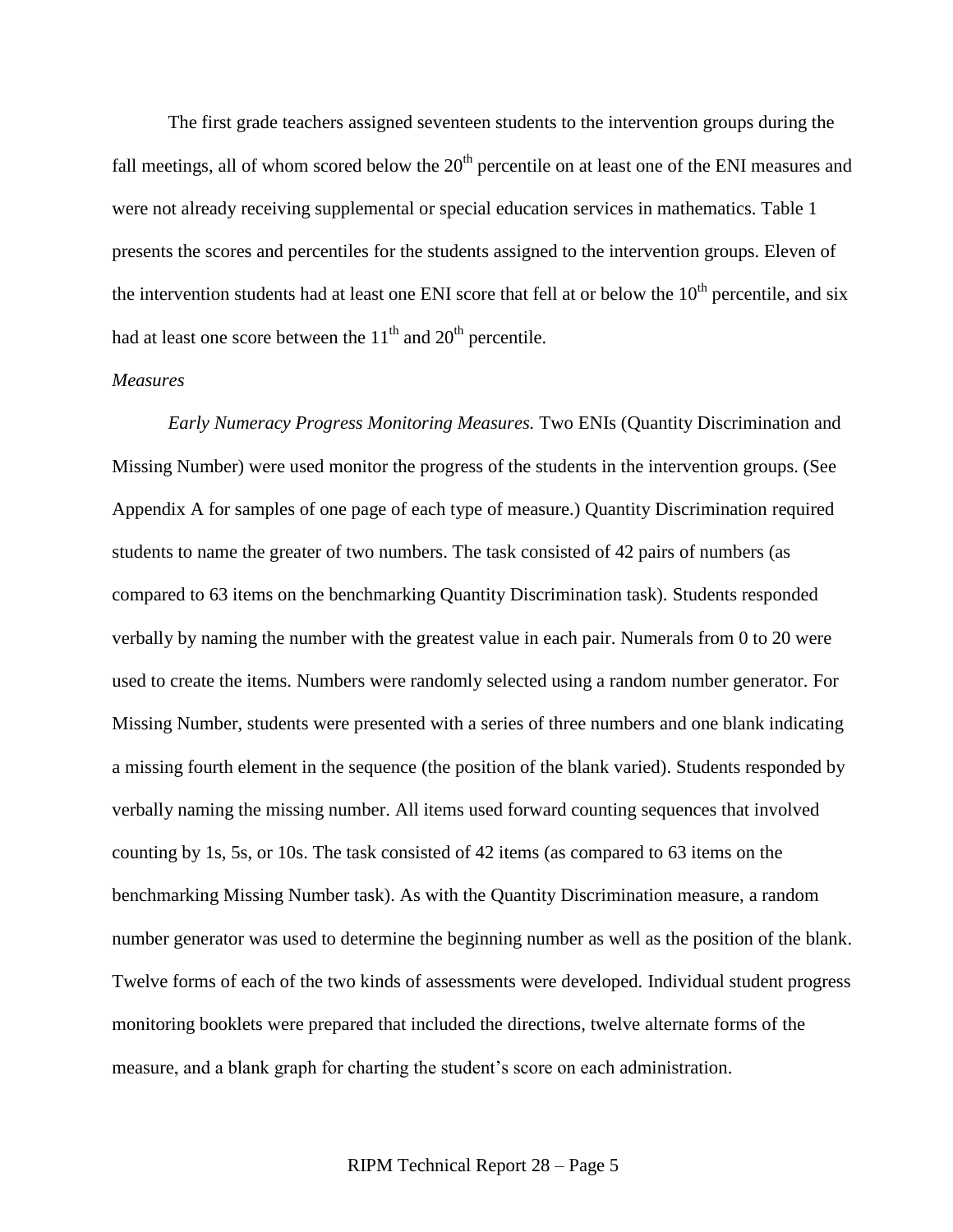# Table 1

|                  |                | <b>Number</b><br>Identification |                     |       | Quantity<br>Discrimination | <b>Missing Number</b> |                     |  |
|------------------|----------------|---------------------------------|---------------------|-------|----------------------------|-----------------------|---------------------|--|
| Student          | Teacher        | Score                           | Percentile<br>Range | Score | Percentile<br>Range        | Score                 | Percentile<br>Range |  |
| $\mathbf{1}$     | $\mathbf{1}$   | 6                               | < 10                | 3     | $<10\,$                    | 1.5                   | < 10                |  |
| $\overline{2}$   | $\mathbf{1}$   | 10.5                            | $11 - 20$           | 18    | $11 - 20$                  | 8.5                   | $<\!\!10$           |  |
| 3                | $\mathbf{1}$   | 10                              | $11 - 20$           | 13.5  | $11 - 20$                  | 17.5                  | 21-79               |  |
| $\overline{4}$   | $\mathbf{1}$   | 32.5                            | 21-79               | 15    | $11 - 20$                  | 12.5                  | 21-79               |  |
| 5                | $\overline{2}$ | 21                              | 21-79               | 14    | $11 - 20$                  | 16.5                  | 21-79               |  |
| 6                | $\overline{2}$ | 10.5                            | $11 - 20$           | 18    | $11 - 20$                  | 13.5                  | 21-79               |  |
| $\boldsymbol{7}$ | $\mathbf{2}$   | 15                              | $11 - 20$           | 10.5  | $<10\,$                    | 13                    | 21-79               |  |
| 8                | 3              | 15.5                            | $11 - 20$           | 5     | $<10$                      | 10.5                  | $11 - 20$           |  |
| 9                | 3              | 12.5                            | $11 - 20$           | 12.5  | < 10                       | 12                    | $11 - 20$           |  |
| 10               | 3              | 7.5                             | $<10$               | 5     | $<10$                      | 10                    | < 10                |  |
| 11               | 3              | 21.5                            | 21-79               | 18    | $11 - 20$                  | 10.5                  | $11 - 20$           |  |
| 12               | 3              | 12.5                            | $11-20$             | 12    | < 10                       | 10.5                  | $11 - 20$           |  |
| 13               | 3              | 13.5                            | $11-20$             | 17.5  | $11-20$                    | $\mathbf{1}$          | < 10                |  |
| 14               | $\overline{4}$ | 14.5                            | $11 - 20$           | 9     | $<10\,$                    | 10                    | $<10$               |  |
| 15               | $\overline{4}$ | 9                               | $<10\,$             | 23    | 21-79                      | 13.5                  | 21-79               |  |
| 16               | $\overline{4}$ | 13.5                            | $11 - 20$           | 24    | 21-79                      | 13                    | 21-79               |  |
| 17               | $\overline{4}$ | 8.5                             | $<10\,$             | 15.5  | $11 - 20$                  | 10.5                  | $11 - 20$           |  |

# *Fall Benchmarking Scores and Percentiles*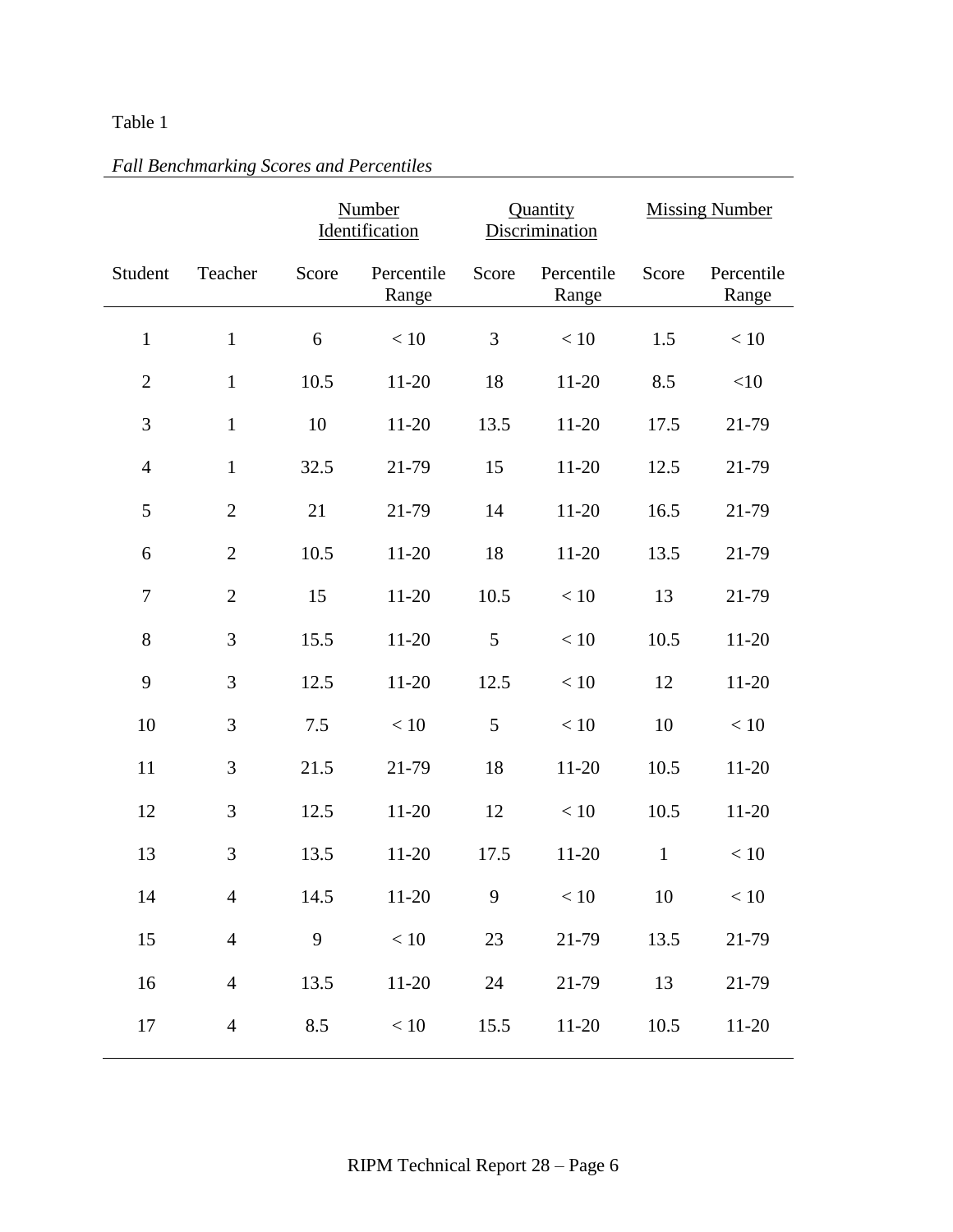# *Procedures*

Classroom teachers gathered all of the progress monitoring data. Near the beginning of the school year, each teacher participated in a small-group training session lasting approximately one hour that was delivered by the Project Coordinator and the Principal Investigator. During the training session an overview of the benchmarking process was provided, then the project coordinator modeled how to administer each of the three measures and the procedure for scoring the benchmarking measures. The procedure for administering and scoring the progress monitoring measures was the same as the one used for benchmarking; therefore, teachers did not receive any additional training for using the progress monitoring measures.

Both tasks were individually administered using a printed testing booklet. Students were given one minute to verbally respond to as many items as they could during this time period. If a student hesitated for three seconds on a particular item, he/she was prompted to "Try the next" one." Teachers recorded student responses in a printed booklet and later scored the measures by counting the number of correct responses. Scores were plotted on the graph included in the progress monitoring booklet. At a later date, a member of the research team entered all of the scores into a spreadsheet for the data analysis.

Students participated in nineteen weeks of data collection spread across the academic year. The measures were administered once a week (generally on Friday). Quantity Discrimination probes were used to monitor student progress during the first 14 weeks of the interventions. Beginning with Week 13, the teachers returned to the first probe and cycled back through the set of twelve Quantity Discrimination progress monitoring measures. At Week 15, teachers expressed concerns that students were improving in their Quantity Discrimination proficiency, but that their scores were not representative of their global proficiency in mathematics. As a result, we decided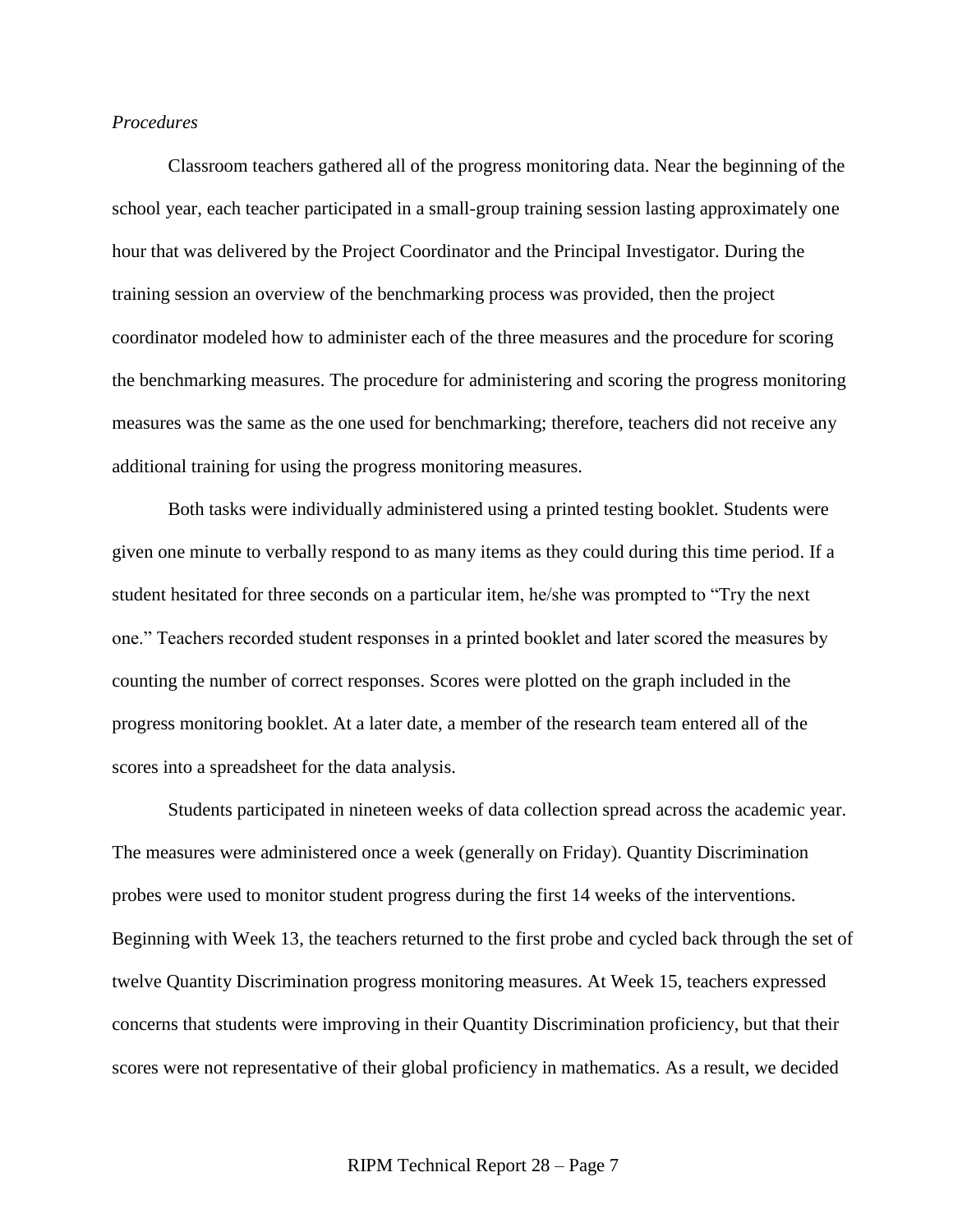to monitor progress using the Quantity Discrimination and Missing Number tasks during alternate weeks.

#### *Data Analyses*

Data analyses were conducted using number correct scores for the two kinds of progress monitoring probes. Alternate-form reliability was computed by correlating scores from adjacent administrations of the same measure. To determine the measures' sensitivity to growth, we used ordinary least squares regression to calculate the slope of each student's scores on the two measures. The obtained slope values were calculated to reflect the amount of weekly progress a student achieved.

#### Results: Progress Monitoring

Descriptive statistics for all of the study measures are reported first. These are followed by alternate-form reliability coefficients and student growth data for the two ENIs that were used as progress monitoring assessments. Means and standard deviations for the Quantity Discrimination progress monitoring measures are presented in Table 2, as are data for the intervention students on the Fall, Winter, and Spring screening measures. Table 3 includes similar information for the Missing Number measures.

As we considered the data in Tables 2 and 3 we looked at the distributions for each of the progress monitoring measures. We were most interested in floor or ceiling effects and the progression of the means over time. There were no scores of zero for any of the weeks that the two measures were used. However, there were at least three weeks when one or more students earned the maximum score of 42 on the Quantity Discrimination assessment. This happened as early as Week 9 of the intervention. None of the scores on the Missing Number tasks were close to the total points possible.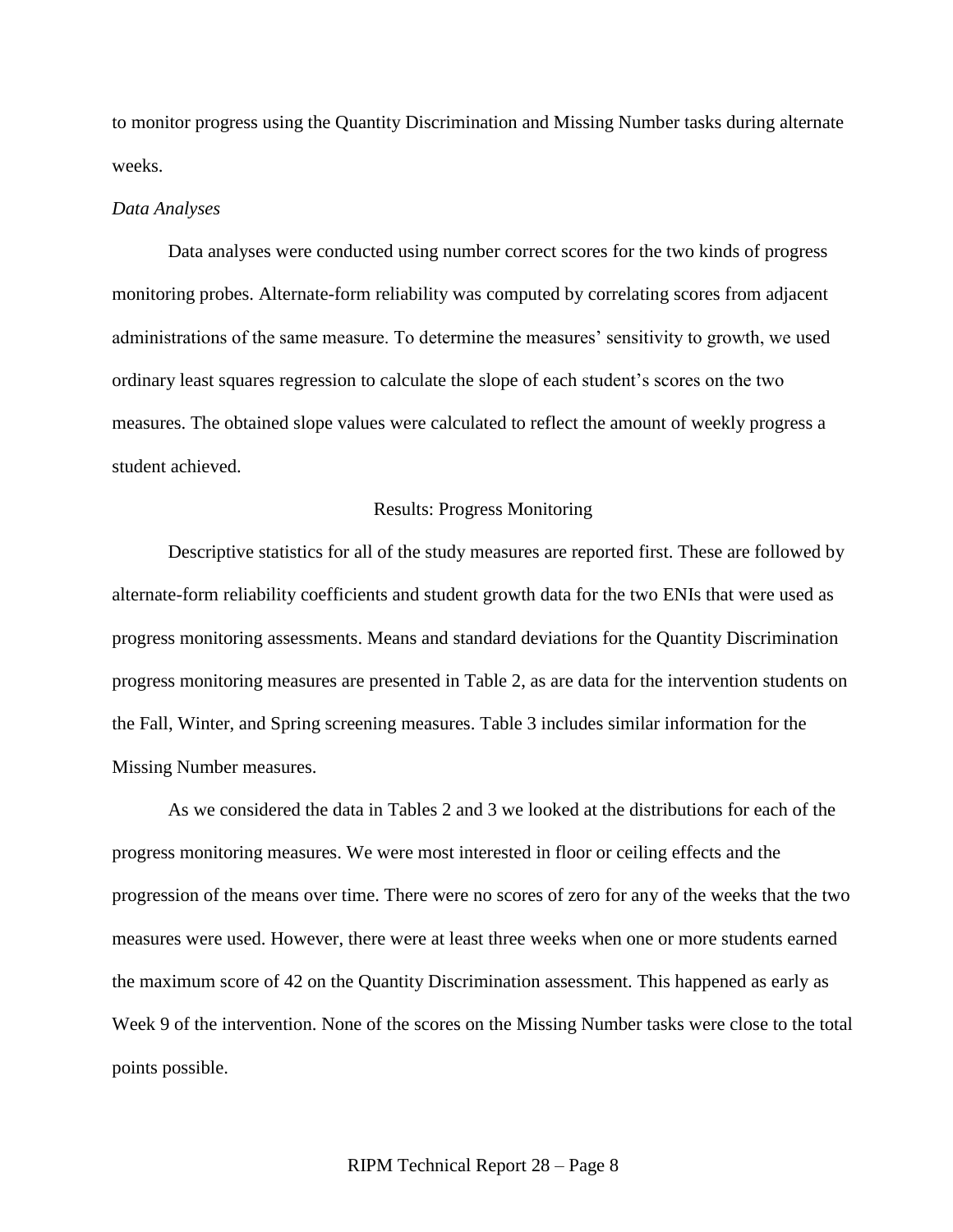# Table 2

| Measure        | Week           | Form                 | $\underline{n}$ | Min            | Max  | $\underline{M}$ | $\underline{SD}$ |
|----------------|----------------|----------------------|-----------------|----------------|------|-----------------|------------------|
| Quantity       |                | <b>Fall Screen</b>   | 17              | 3              | 24   | 13.74           | 5.97             |
| Discrimination | T              |                      | 16              | $\overline{2}$ | 30   | 19.50           | 8.40             |
|                | $\overline{2}$ | $\mathbf{2}$         | 15              | 8              | 34   | 21.33           | 8.13             |
|                | 3              | 3                    | 16              | 13             | 31   | 22.75           | 5.25             |
|                | $\overline{4}$ | $\overline{4}$       | 16              | 14             | 33   | 23.62           | 5.28             |
|                | 5              | 5                    | 16              | 18             | 33   | 27.56           | 4.49             |
|                | 6              | 6                    | 16              | 19             | 39   | 29.12           | 5.06             |
|                | 7              | 7                    | 15              | 21             | 39   | 28.80           | 4.71             |
|                | 8              | 8                    | 15              | 17             | 39   | 29.93           | 6.38             |
|                |                | <b>Winter Screen</b> | 16              | 22.5           | 36   | 31.28           | 4.14             |
|                | 9              | 9                    | 14              | 24             | 42   | 33.21           | 5.86             |
|                | 10             | 10                   | 14              | 21             | 39   | 31.50           | 5.35             |
|                | 11             | 11                   | 14              | 24             | 42   | 33.93           | 5.84             |
|                | 12             | 12                   | 9               | 24             | 35   | 30.67           | 3.61             |
|                | 13             | 13                   | 9               | 29             | 40   | 35.22           | 3.99             |
|                | 14             | 14                   | 8               | 28             | 40   | 34.38           | 3.74             |
|                | 16             | 15                   | 10              | 26             | 41   | 35.70           | 5.76             |
|                | 18             |                      | 11              | 20             | 42   | 32.91           | 6.35             |
|                |                | Spring Screen        | 15              | 16.5           | 41.5 | 31.67           | 6.52             |

| Descriptive Statistics for Quantity Discrimination Progress Monitoring Measures |  |  |  |  |  |  |  |  |  |  |  |  |  |
|---------------------------------------------------------------------------------|--|--|--|--|--|--|--|--|--|--|--|--|--|
|---------------------------------------------------------------------------------|--|--|--|--|--|--|--|--|--|--|--|--|--|

# Table 3

*Descriptive Statistics for Missing Number Progress Monitoring Measures*

| Measure           | Week           | Form                                                                               | $\underline{n}$                  | Min                          | Max                                  | $\underline{M}$                                    | <u>SD</u>                                    |
|-------------------|----------------|------------------------------------------------------------------------------------|----------------------------------|------------------------------|--------------------------------------|----------------------------------------------------|----------------------------------------------|
| Missing<br>Number | 15<br>17<br>19 | <b>Fall Screen</b><br><b>Winter Screen</b><br>$\overline{2}$<br>3<br>Spring Screen | 17<br>16<br>15<br>15<br>11<br>15 | 9.0<br>11<br>12<br>13<br>7.5 | 16.5<br>19.0<br>21<br>24<br>24<br>23 | 10.79<br>15.43<br>16.80<br>18.67<br>17.36<br>17.38 | 4.21<br>2.60<br>3.03<br>3.13<br>3.61<br>4.40 |

Examining the progression of mean scores on the two measures, we found students' scores increased over the course of the year on both measures. Mean scores on Quantity Discrimination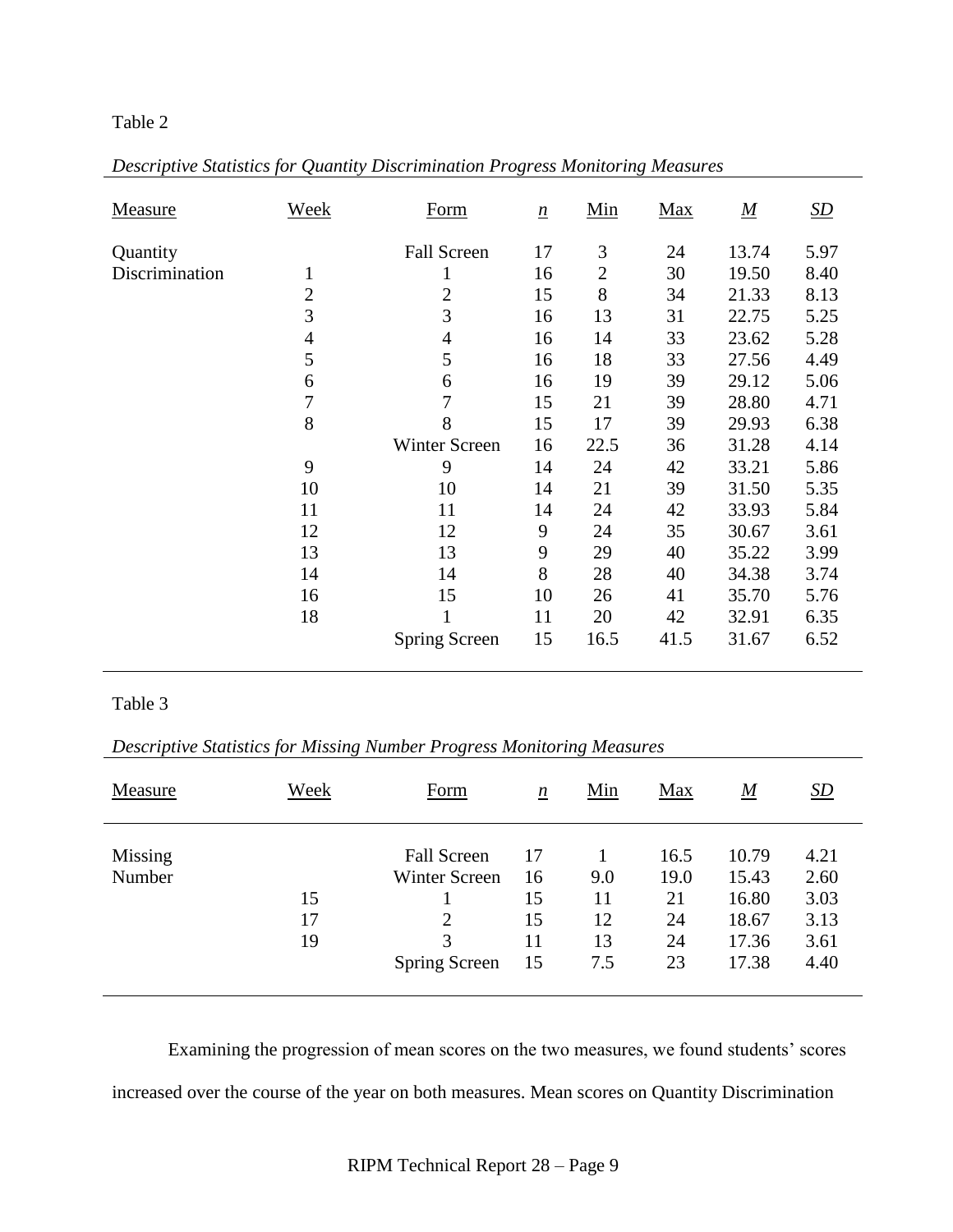improved during each of the first six weeks of the study; however, during the remaining twelve weeks, the scores showed much more variability often going up one week and down the next. Mean scores on Missing Number did increase during the first two weeks it was used, but also dropped as the academic year was ending.

*Research Question 1. What levels of alternate-form reliability are demonstrated when the Early Numeracy Indicators are used as progress monitoring measures?*

The alternate-form reliability correlations between scores from each type of probe for each pair of subsequent administrations are reported in Table 4. The statistically significant correlations ranged from .60 to .87 for Quantity Discrimination. None of the three Missing Number coefficients for alternate-form reliability were statistically significant.

Table 4

| Measure               | Forms             | $\overline{N}$ | $\underline{r}$ | $\mathbf{p}$ |
|-----------------------|-------------------|----------------|-----------------|--------------|
| Quantity              |                   |                |                 |              |
| Discrimination        | QD 1 and QD 2     | 15             | .79             | .00          |
|                       | QD 2 and QD 3     | 15             | .87             | .00          |
|                       | QD 3 and QD 4     | 16             | .70             | .01          |
|                       | QD 4 and QD 5     | 16             | .40             | .12          |
|                       | QD 5 and QD 6     | 16             | .60             | .01          |
|                       | QD 6 and QD 7     | 15             | .61             | .02          |
|                       | QD 7 and QD 8     | 14             | .23             | .43          |
|                       | QD 8 and QD9      | 14             | .67             | .01          |
|                       | QD 9 and QD 10    | 14             | .65             | .01          |
|                       | QD 10 and QD 11   | 14             | .63             | .02          |
|                       | QD 11 and QD 12   | 9              | .70             | .04          |
|                       | QD 12 and QD 1    | 9              | .22             | .56          |
|                       | QD 1 and QD 2     | 8              | .65             | .08          |
|                       | QD 2 and QD 3     | 8              | $-.02$          | .96          |
|                       | QD 3 and QD 4     | 10             | .48             | .16          |
| <b>Missing Number</b> | $MN 1$ and $MN 2$ | 15             | .40             | .14          |
|                       | $MN$ 2 and $MN$ 3 | 11             | .45             | .17          |

### *Alternate-form Reliability*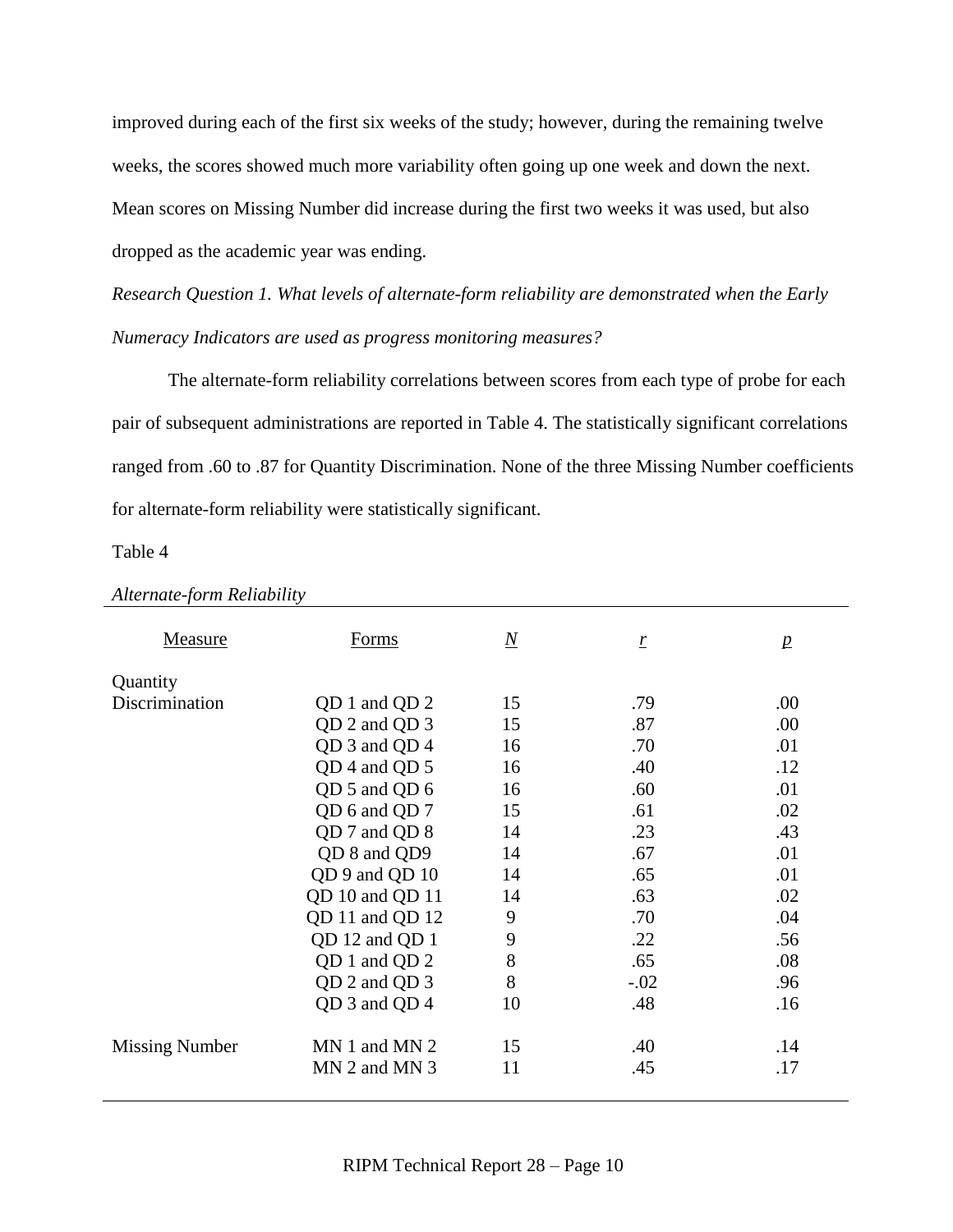*Research Question 2: To what extent do the two progress monitoring measures reflect changes in student performance?*

Table 5 includes the data on student growth rates on the two progress monitoring measures examined in this study. Quantity Discrimination progress monitoring measures were used to assess students at 16 points across 19 weeks of the school year. The mean rate of improvement for all of the intervention students was 1.21 correct responses each week. Student growth rates ranged from 0.07 to 3.00 correct responses per week.

The Missing Number measures were only used for three occasions across a five-week period toward the end of the study. As a result, the growth rates reported here should be viewed with great caution. Six students showed negative slopes on the Missing Number measure. While the overall mean growth rate was .55 correct responses per week, a substantial level of variability was evident in students' growth rates, which ranged from  $-1.00$  to 4.00 correct responses per week.

To determine if student performance improved significantly from the beginning to the end of the progress monitoring period, we used the Wilcoxon Signed Ranks Test. After examining graphs of each student's Quantity Discrimination scores, we used the mean of the first two scores and the mean of the last two scores for this comparison. Students' scores improved significantly from the start to the end of the progress monitoring period on the Quantity Discrimination measure  $(z = -3.23, p < .01)$ . As noted earlier, the Missing Number measures were only used during three weeks of the study. Students' scores on the first and last administration of Missing Number (a span of five weeks of school) were not significantly different  $(z = -0.51, p > .61)$ .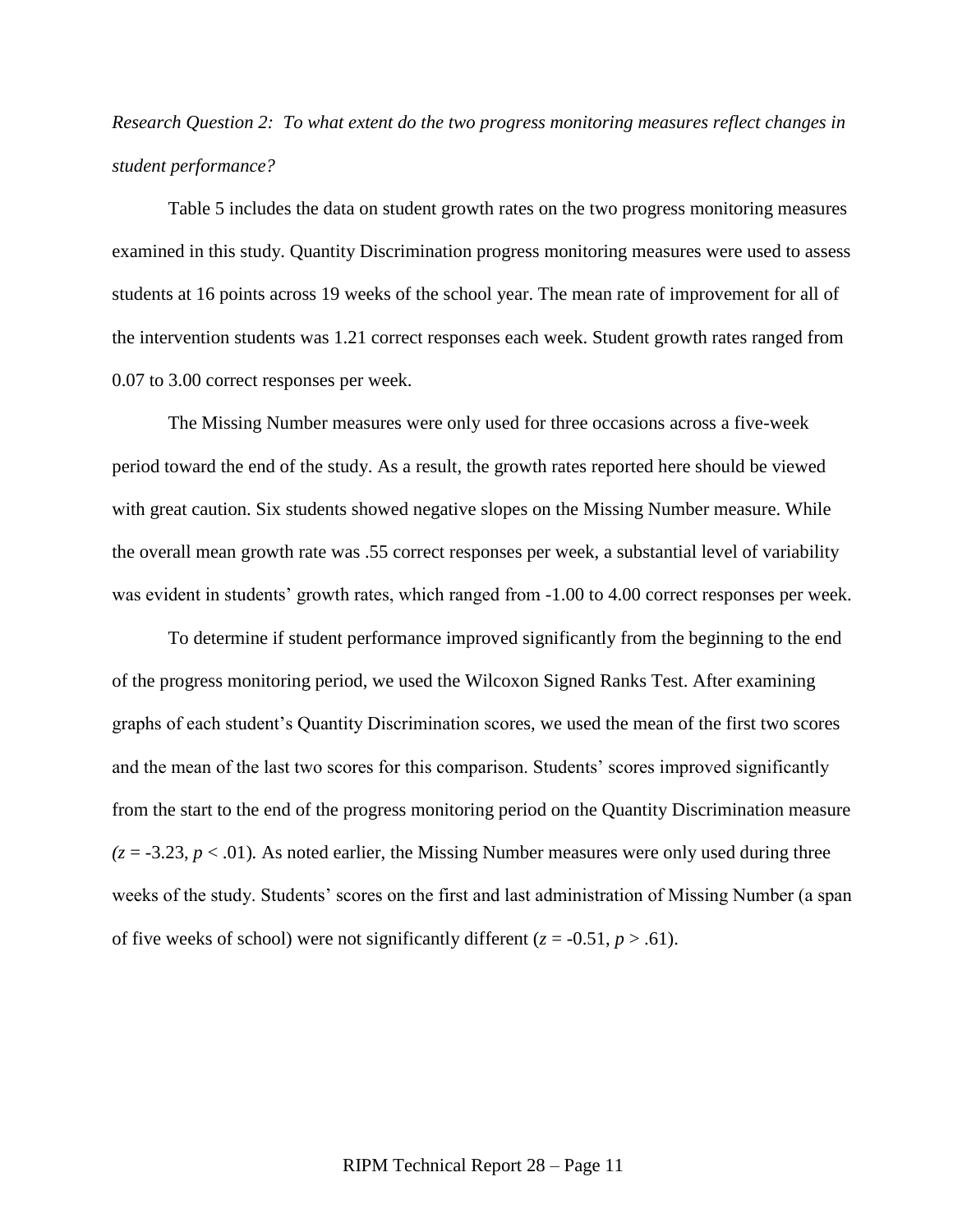# Table 5

|                  |                | <b>Slopes</b>                  |                       |
|------------------|----------------|--------------------------------|-----------------------|
| Student          | Teacher        | <b>Quantity Discrimination</b> | <b>Missing Number</b> |
| $\mathbf 1$      | $\mathbf 1$    | 1.48                           | $-0.75$               |
| $\overline{2}$   | $\mathbf 1$    | 1.60                           | $-0.50$               |
| $\overline{3}$   | $\,1\,$        | 1.10                           | $-1.00$               |
| $\overline{4}$   | $\mathbf 1$    | 1.24                           | $-0.25$               |
| 5                | $\overline{2}$ | 0.69                           | 4.00                  |
| $\overline{6}$   | $\overline{2}$ | 3.00                           | 2.50                  |
| $\boldsymbol{7}$ | $\overline{2}$ | 0.89                           | 3.00                  |
| $\,8\,$          | $\overline{3}$ | 1.08                           | 1.00                  |
| 9                | 3              | 1.67                           | 0.50                  |
| 10               | $\mathfrak{Z}$ | 2.36                           | $-1.00$               |
| 11               | 3              | 0.07                           | 0.00                  |
| 12               | $\overline{3}$ | 0.31                           | $-0.50$               |
| 13               | 3              | 0.50                           | NA                    |
| 14               | $\overline{4}$ | 2.69                           | NA                    |
| 15               | $\overline{4}$ | 0.57                           | 0.25                  |
| 16               | $\overline{4}$ | 0.69                           | 0.75                  |
| 17               | $\overline{4}$ | 0.56                           | 0.25                  |

*Note.* Students 13 and 14 moved before the Missing Number measures were used for progress monitoring.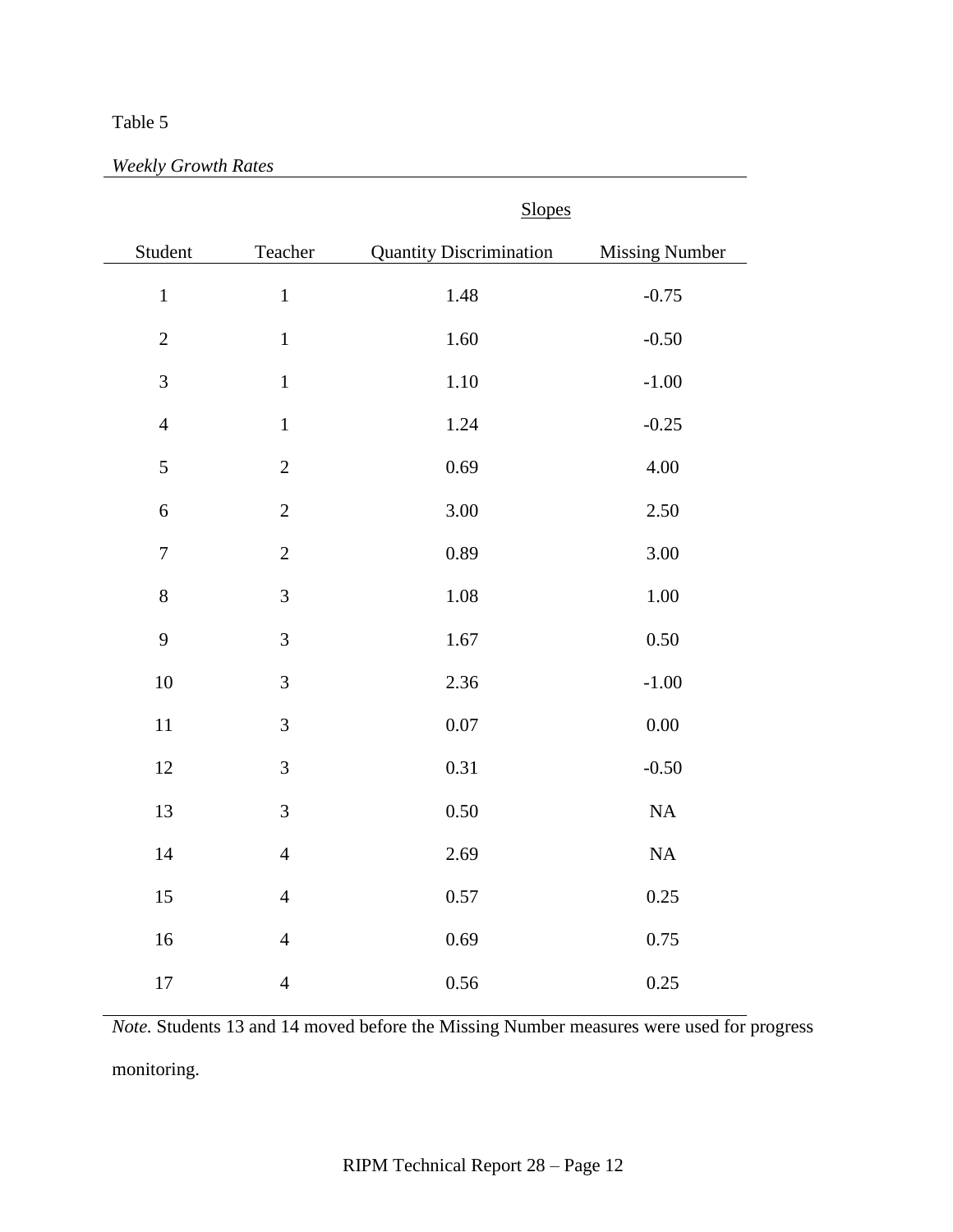#### Method: Intervention

In addition to determining how well the Quantity Discrimination and Missing Number measures worked for monitoring student progress, we also examined the relative efficacy of two intervention approaches that were used with the small groups of students that were included in this study. Two teachers used "teacher-developed" (TD) interventions, while two teachers used the 3-Tier Mathematics Model (3TMM) materials that were developed at the University of Texas (Bryant et al., 2008). The principal selected which teachers would implement which interventions. *Materials*

The TD intervention was the existing approach to intervention at the school participating in this study. This approach relied on teachers' knowledge from classroom instruction regarding the types of skills and concepts on which identified students needed additional reinforcement. Using this information, they selected supplemental practice activities from the existing curriculum or they developed their own materials to provide students with additional practice.

The 3TMM intervention used a direct instruction approach with scripted lessons that addressed number sense, place value/relationships of 10, problem solving, and addition and subtraction combinations. Most lessons included modeling, guided practice, individual practice, and suggestions for corrective feedback. These lessons were designed to be used for 15 to 20 minutes during four days of each week.

# *Procedures*

All of the students who were included in the intervention groups received mathematics instruction in their general education classrooms. They also received supplemental instruction from their classroom teachers. The students in the classes taught by Teacher 1 and Teacher 2 participated in the TD intervention, while the students in the classes taught by Teacher 3 and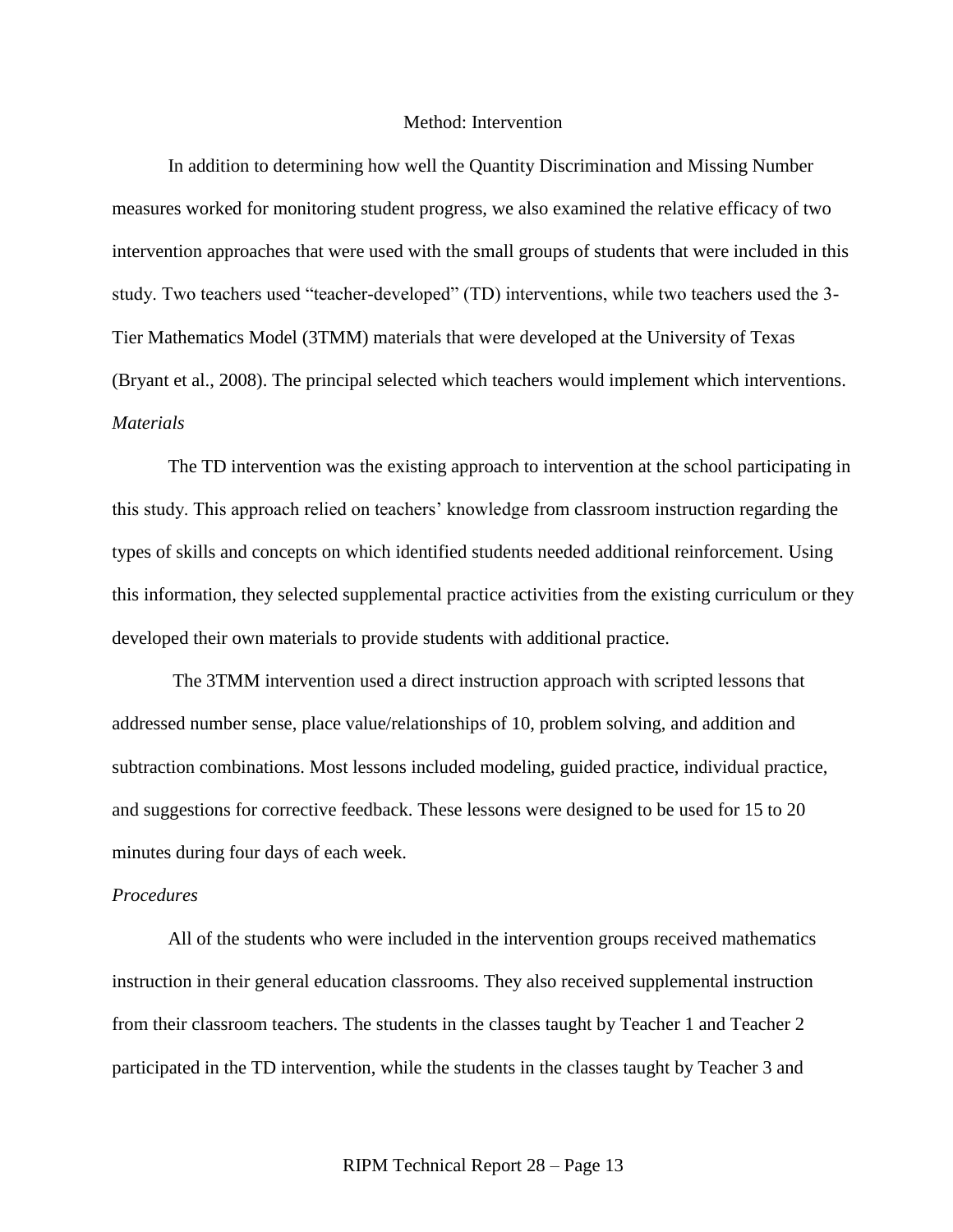Teacher 4 participated in the 3TMM intervention. Both groups of students were monitored using the progress monitoring measures described earlier in this report.

# *Data Analysis of Intervention Data*

We chose to use the nonparametric Mann-Whitney *U* test and the Wilcoxon Signed Ranks Test to examine the intervention data because the sample was small and included only low performing students. There were seven students in the TD intervention group and ten students in the 3TMM intervention group.

*Research Question 3: Did the use of different mathematics interventions result in different mean scores or growth rates on the Early Numeracy Indicators?*

First, we wanted to determine whether or not the intervention groups were equivalent prior to beginning the interventions. Table 6 includes the mean scores for the three fall screening measures for the TD intervention group and the 3TMM intervention group and the results of the Mann-Whitney Test, which revealed that the groups were not significantly different on any of these measures.

### Table 6

|                            |                  | ID               |      |                  | 3TMM             |      |       |     |
|----------------------------|------------------|------------------|------|------------------|------------------|------|-------|-----|
| <b>Fall Screening</b>      | $\boldsymbol{n}$ | $\boldsymbol{M}$ | SD   | $\boldsymbol{n}$ | $\boldsymbol{M}$ | SD   | U     | n   |
| Number<br>Identification   | 7                | 15.07            | 9.03 | 10               | 12.85            | 4.06 | 34.00 | .96 |
| Quantity<br>Discrimination | 7                | 13.14            | 5.19 | 10               | 14.15            | 6.70 | 33.00 | .89 |
| <b>Missing Number</b>      | $\tau$           | 11.71            | 5.26 | 10               | 10.15            | 3.45 | 22.00 | .23 |

### *Comparison of Fall Benchmarking Scores*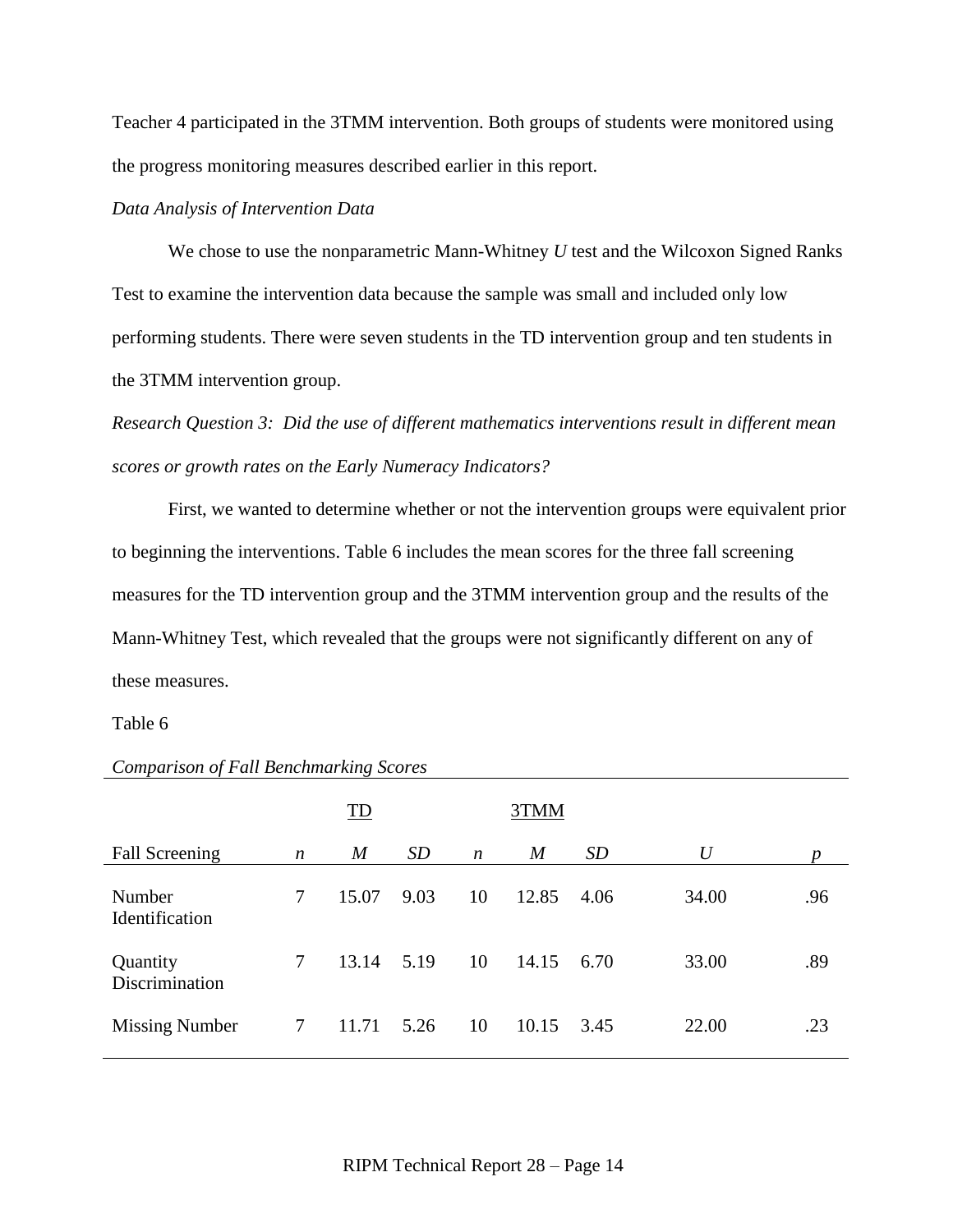Next, we examined the growth rates exhibited by the two groups of students on the two progress monitoring measures to see if these rates were significant. We used the Wilcoxon Signed Ranks Test using the same combination of scores that we used when addressing Research Question 2 (means of the first two and last two Quantity Discrimination scores, and the first and last Missing Number scores), but we split the file by group for this analysis. The results, presented in Table 7, show that students in both intervention groups demonstrated significant improvement from the beginning to the end of the progress monitoring period on Quantity Discrimination. Also consistent with the results for Research Question 2, we found no significant differences for Missing Number. We next used the Mann-Whitney *U* Test to examine differences in the growth rates (i.e., slopes) on the two measures for the two intervention groups**.** The results were nonsignificant for Quantity Discrimination ( $U = 27.00$ ,  $p = .96$ ) and for Missing Number ( $U = 21.00$ ,  $p = .96$ )  $= .19$ ).

Table 7

|                            |                  |                       | ID                       |               |                  |                  |                       | 3TMM                     |               |                  |
|----------------------------|------------------|-----------------------|--------------------------|---------------|------------------|------------------|-----------------------|--------------------------|---------------|------------------|
| Measure                    | $\boldsymbol{n}$ | Pre<br>$\overline{M}$ | Post<br>$\boldsymbol{M}$ | $\mathcal{Z}$ | $\boldsymbol{p}$ | $\boldsymbol{n}$ | Pre<br>$\overline{M}$ | Post<br>$\boldsymbol{M}$ | $\mathcal{Z}$ | $\boldsymbol{p}$ |
| Quantity<br>Discrimination | 7                | 14.67                 | 33.79                    | $-2.20$       | .03              | 10               | 24.00                 | $35.13 - 2.38$           |               | .02              |
| Missing<br>Number          | 7                | 15.14                 | 14.25                    | $-1.84$       | .07              | 8                | 18.38                 | $19.14 - 1.05$           |               | .29              |

#### *Comparison of Improvement from Beginning to End of the Intervention Period*

Finally, we wanted to see if one of the interventions led to higher scores on the spring benchmarking measures than the other intervention. The results presented in Table 8 reveal no significant differences between the spring benchmarking scores for the two groups.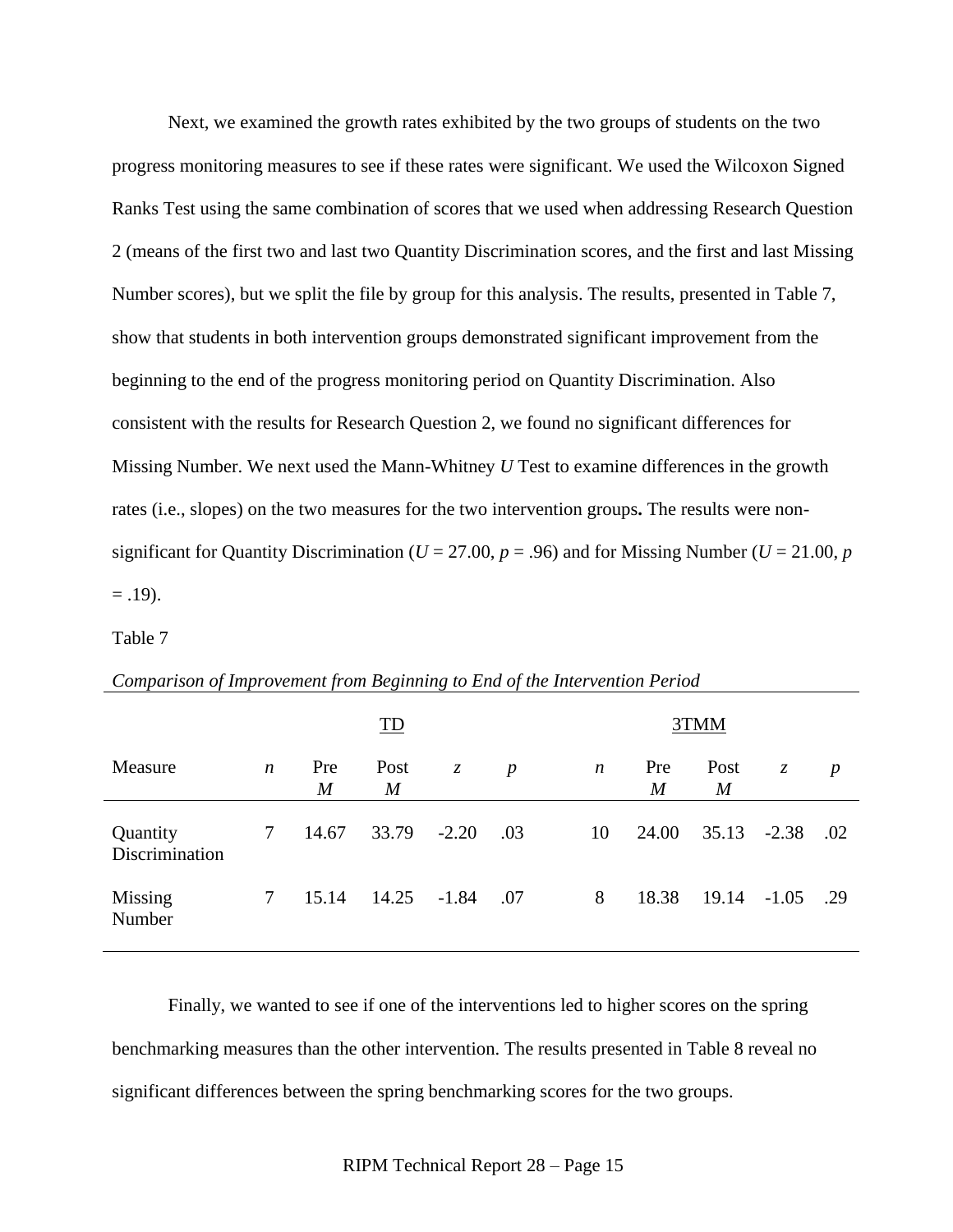### Table 8

|                            |                  | <b>TD</b>        |      |                  | 3TMM             |      |       |     |  |  |  |
|----------------------------|------------------|------------------|------|------------------|------------------|------|-------|-----|--|--|--|
| Spring Screening           | $\boldsymbol{n}$ | $\boldsymbol{M}$ | SD   | $\boldsymbol{n}$ | $\boldsymbol{M}$ | SD   | U     | n   |  |  |  |
| Number<br>Identification   | 7                | 43.64            | 3.77 | 8                | 42.63            | 9.51 | 24.00 | 69  |  |  |  |
| Quantity<br>Discrimination | 7                | 30.57            | 4.89 | 8                | 32.63            | 7.89 | 20.00 | .40 |  |  |  |
| <b>Missing Number</b>      | 7                | 15.64            | 4.37 | 8                | 18.88            | 4.10 | 17.00 | .23 |  |  |  |

### *Comparison of Spring Benchmarking Scores*

# Discussion

We were surprised by the alternate-form reliability correlations obtained when the measures were used for progress monitoring. We anticipated coefficients close to the .80 level, similar to the correlations obtained when we used the Quantity Discrimination and Missing Number indicators as benchmarking measures (Impecoven-Lind, Olson, & Foegen, 2009). However, the alternate-form reliability correlations reached this level for only two of the fifteen comparisons for Quantity Discrimination and for neither of the Missing Number comparisons. There are several possible reasons for the discrepancies we found. First, whereas the screening measures were administered by evaluators away from the classroom setting, the classroom teachers administered the measures inside the classroom as other students were doing other activities. This may have been more distracting for some students. In addition, no fidelity checks were conducted with the classroom teachers; it is possible that teachers did not adhere carefully to the standardized administration procedures. Finally, it is possible that student motivation varied from week to week when the measures were routinely administered for progress monitoring purposes.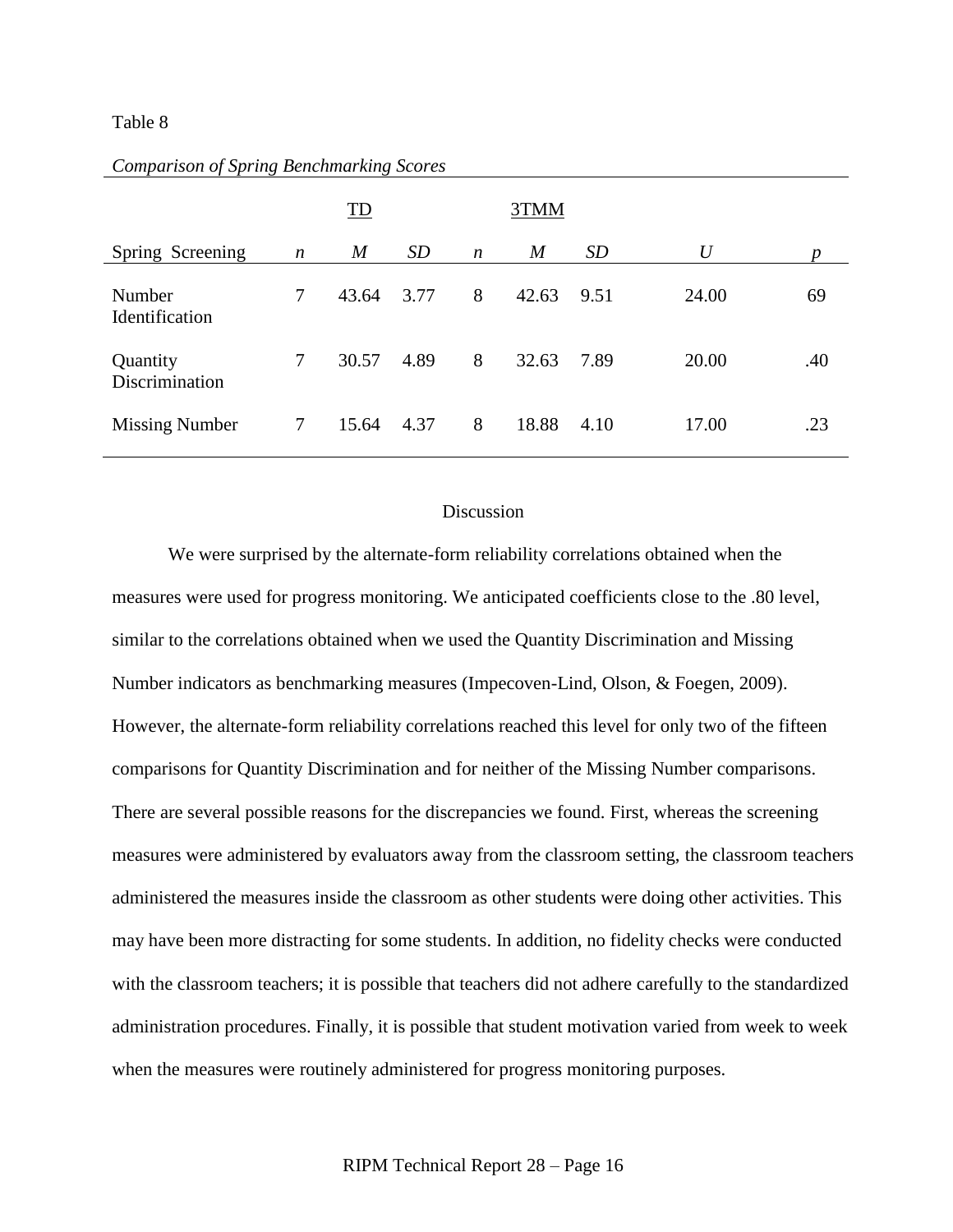We were encouraged that the two Early Numeracy Indicators that we chose to monitor student progress appear to be sensitive to student growth. The rates of growth for the Quantity Discrimination measure were strong even though they were used only with students struggling with mathematics concepts. Although Missing Number was used for just three of the last five weeks of the study, most students' scores did increase during this short time frame; however, future studies should examine the use of the Missing Number measure for monitoring progress over a longer time period.

Improvements in student scores resulted from both intervention approaches. As we reported earlier, there were no significant differences between each group's rates of growth or spring screening scores. We should note that the 3TMM lessons were still being refined during the 2006-2007 academic year; therefore, it would be worthwhile to continue to explore the efficacy of the two approaches to intervention in subsequent studies.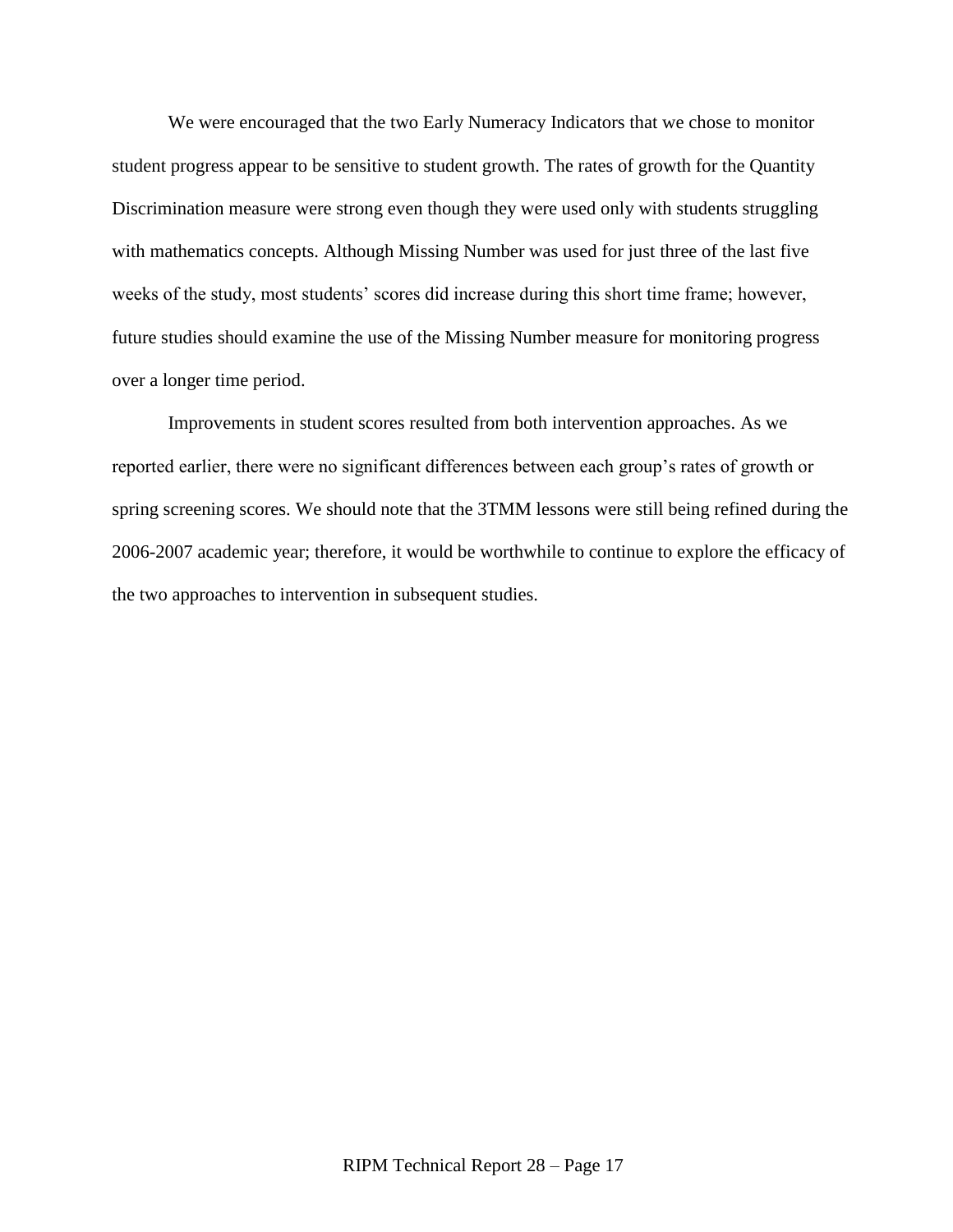### References

- Bryant, D., Bryant, B., Gersten, R., Scammacca, N., Funk, C., Winter, A., Shi, M., & Pool, C. (2008). The effects of tier 2 intervention on the mathematics performance of first-grade students who are at risk for mathematics difficulties. *Learning Disability Quarterly, 31,* 47- 63.
- Foegen, A., Lembke, E., Klein, K., Lind, L., & Jiban, C. (2006). *Technical adequacy of early numeracy measures: Exploring growth at three points in time (Technical Report 13).* Minneapolis, MN: University of Minnesota, College of Education and Human Development, Research Institute on Progress Monitoring.
- Impecoven-Lind, L., Olson, J., & Foegen, A. (2009). *Early numeracy indicator screening data: 2006-2007* (Technical Report 22). Minneapolis, MN: University of Minnesota, College of Education and Human Development, Research Institute on Progress Monitoring.
- Lembke, E., & Foegen, A. (2005). *Identifying indicators of early mathematics proficiency in Kindergarten and Grade 1* (Technical Report 6). Minneapolis, MN: University of Minnesota, College of Education and Human Development, Research Institute on Progress Monitoring.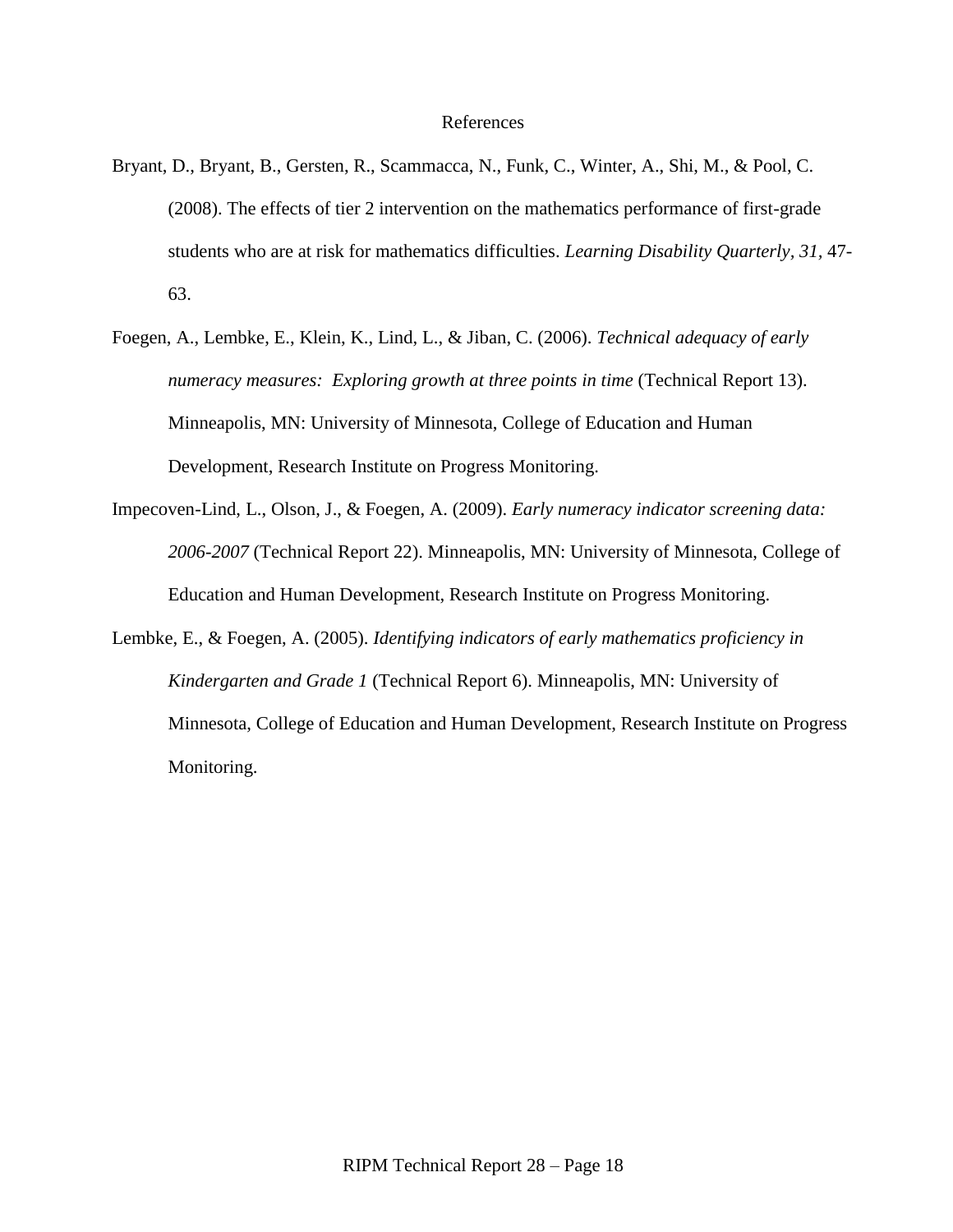Appendix A

Early Numeracy Progress Monitoring Measures

*Quantity Discrimination*

Sample Quantity Discrimination Measure Page

*Missing Number*

Sample Missing Number Measure Page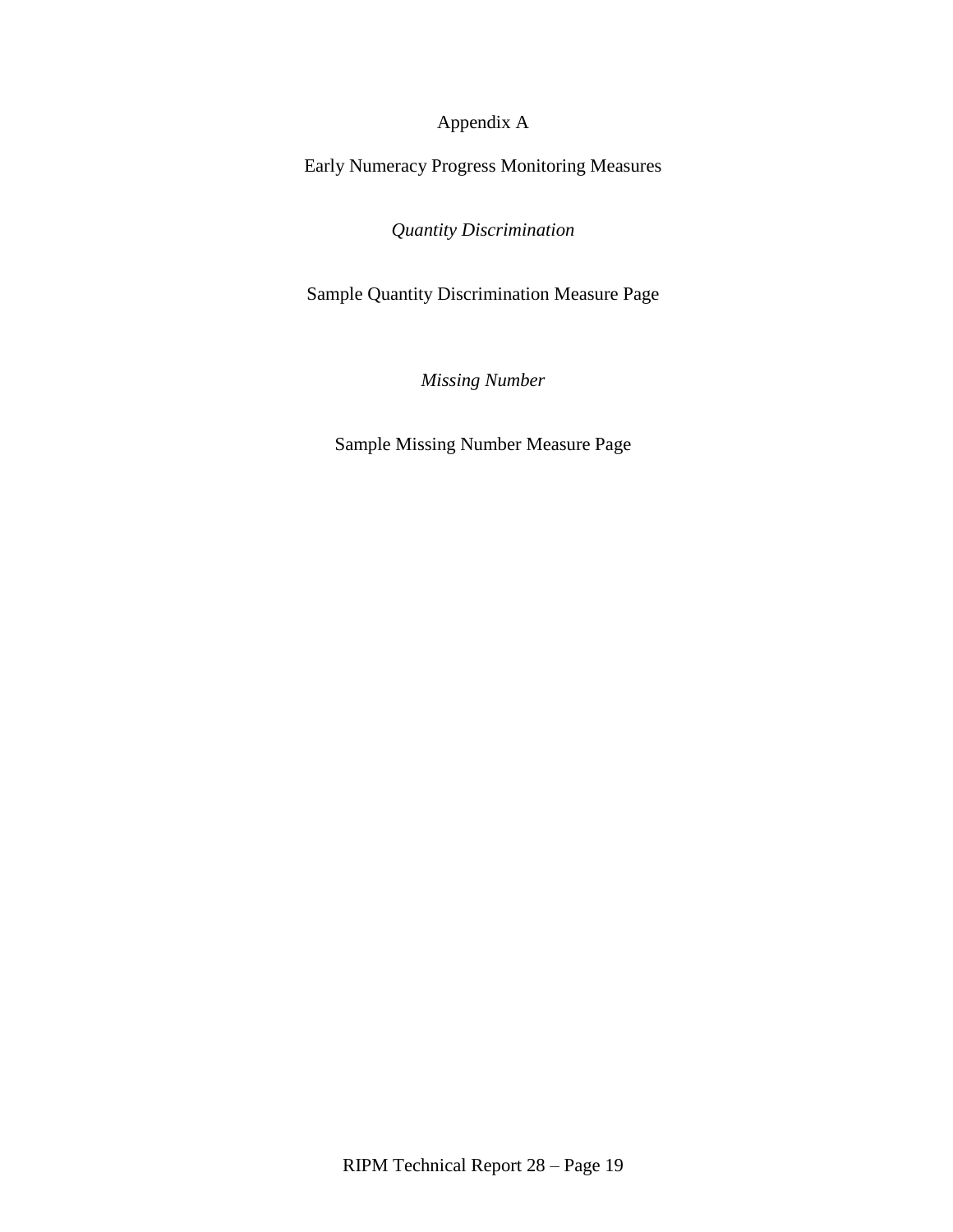

Quantity discrimination, page 1—student copy